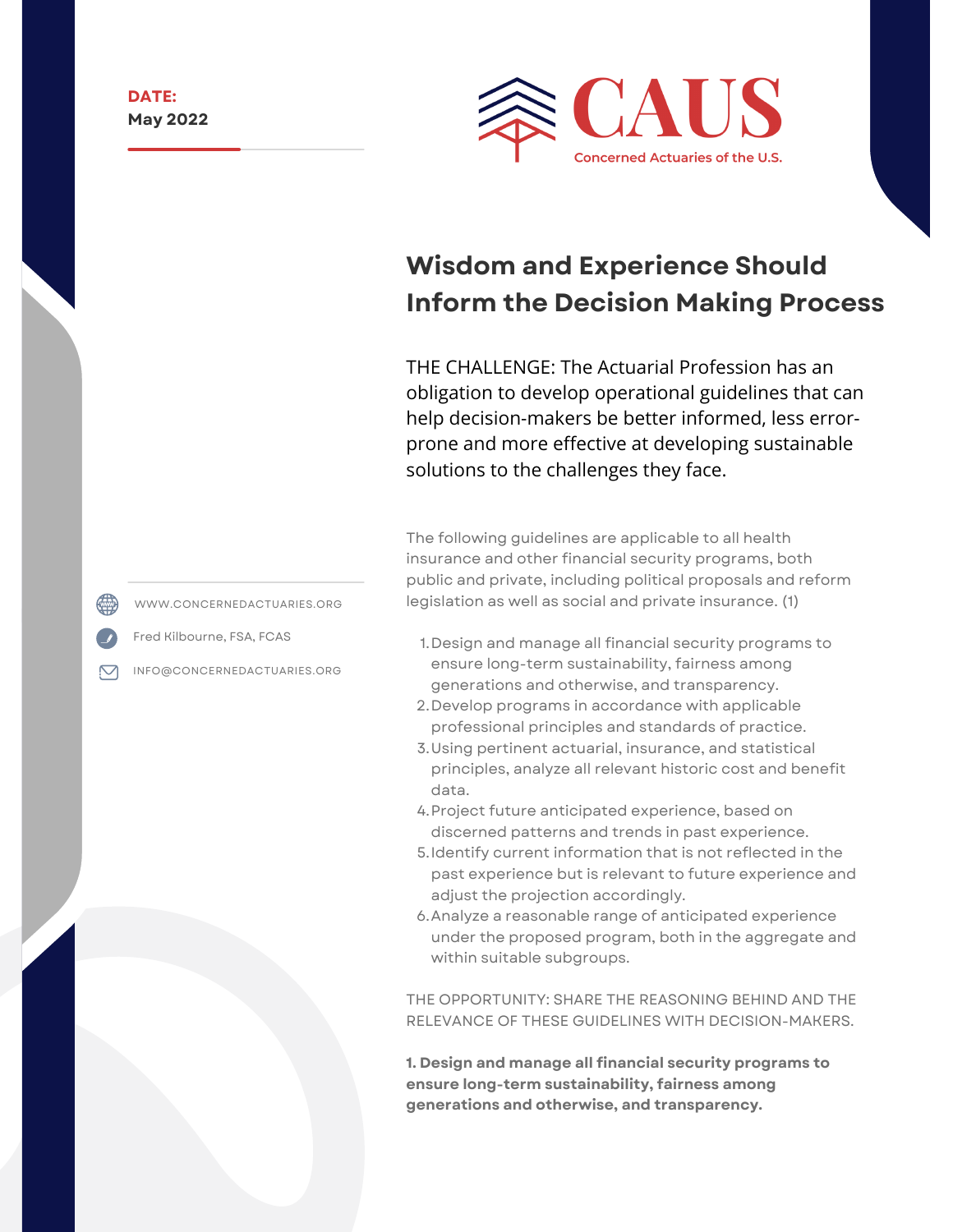

These guidelines are intended to apply to all health insurance and other financial security programs, both public and private, including political proposals and reform legislation as well as social and private insurance. They are guidelines rather than precepts to enable supported exceptions and to facilitate the evolution of the guidelines themselves. The Actuarial Standards of Practice, for example, each contain a deviation clause permitting the actuary to deviate from the Actuarial Standards of Practice, provided that the actuary both announces the deviation and is prepared to support it.

In order to ensure the long-term sustainability of a financial security program, it must be both designed and managed in accordance with that goal. A private pension plan that is designed to support high-interest assumptions by means of risky investments is at a high risk of failure. A public health financing program that is managed by assuming inadequate provider reimbursement in reliance on periodic legislative adjustments is not assured of ongoing solvency.

Fairness among generations may be built into the original design of a public pension plan, but then undermined by amendments that augment future benefits without adequate consideration of future funding. Such fairness may also require a holistic analysis of matters such as government debt, for example when program solvency is "secured" by payments that the government cannot continue without debasing the currency.

Fairness among other demographic or economic groups also requires ongoing design and management attention, including even supported changes in societal definitions of "fairness". This may require objective analysis of changing public mores concerning unfairness as, for example, is it fair to vary insurance premiums by race if warranted by experiential evidence?

Finally, transparency is essential to secure ongoing public support for a public program to ensure, for example, that trust fund assets are not loaned to a legislative body lacking the ultimate will or means to repay the loan.

WWW.CONCERNEDACTUARIES.ORG

Fred Kilbourne, FSA, FCAS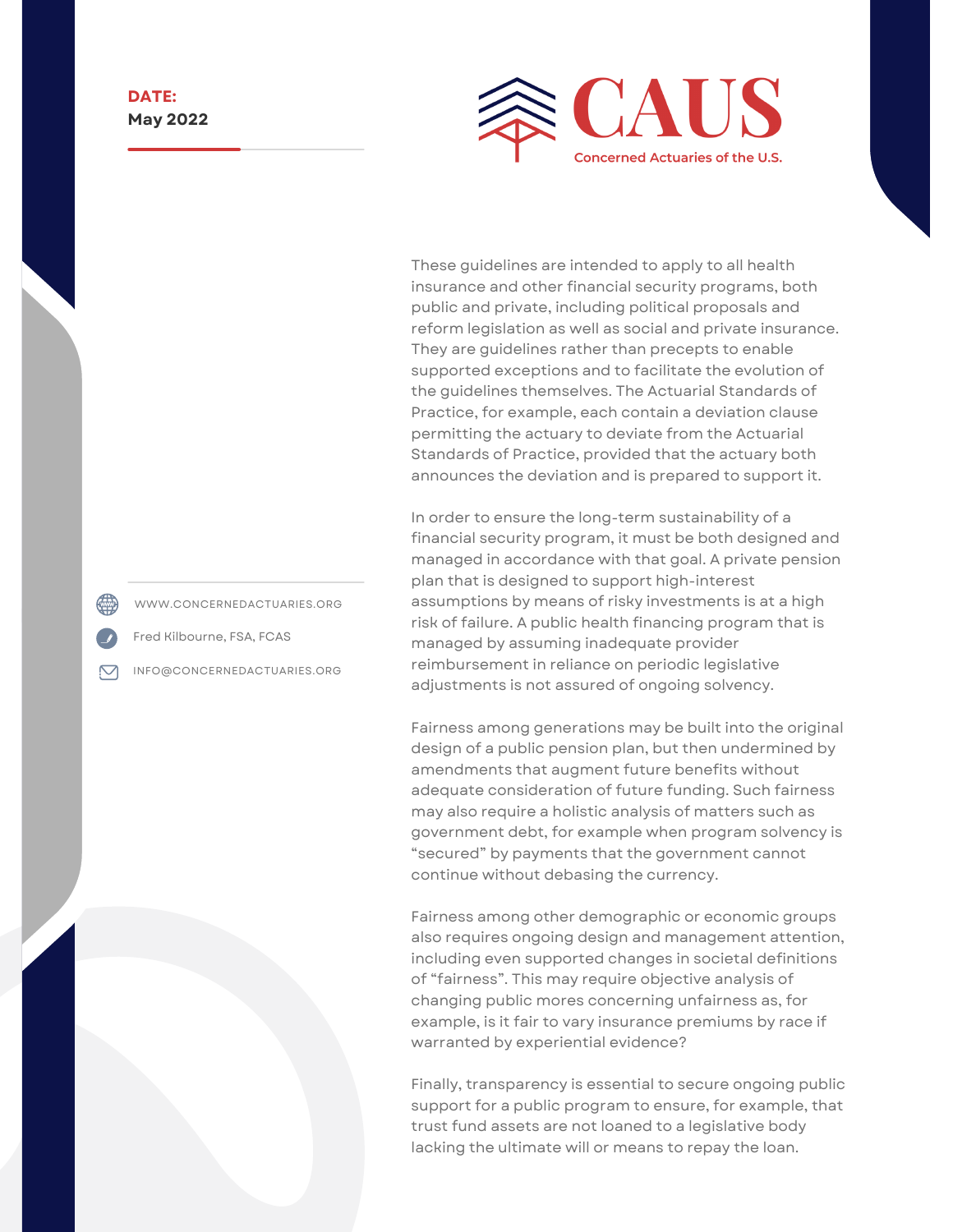

#### **2. Develop programs in accordance with applicable professional principles and standards of practice.**

Applicable professions include actuarial, statistical, accounting, and sometimes others such as legal, medical, or engineering.

Most applicable for the purpose at hand would be a statement of actuarial principles that have been promulgated and endorsed by a major actuarial organization. The UK Institute and Faculty of Actuaries have produced a Code with six principles (integrity, competence and care, impartiality, compliance, speaking up, and communication), but there appears to be no counterpart US document. This is not for lack of effort, however, for the search began at least a generation ago, and has not yet been rewarded. The closest was probably the 2008 Principles Underlying Actuarial Science paper developed "over an extended period of time" by a joint committee of the Consulting Actuaries Society and the Society of Actuaries, which set forth 21 actuarial principles including among others credibility, preference or indifference, risk aversion, actuarial present value, risk classification, and actuarial soundness. Unsurprisingly, the boards of both societies granted no more than permission to publish the paper under the names of the committee members. It is reasonable to say that actuarial principles exist and that they are to be reliably found only embedded and diffused in actuarial literature. Standards of practice are principle-based standards applying to specific applications of the profession.

Principles and standards may be either promulgated by the profession or inferred from its literature. The actuarial profession, for example, uses the former path for standards (Actuarial Standards of Practice) and the latter for principles.

**3. Using pertinent actuarial, statistical, and insurance principles, analyze all relevant and reliable historic cost and benefit data.**

WWW.CONCERNEDACTUARIES.ORG

Fred Kilbourne, FSA, FCAS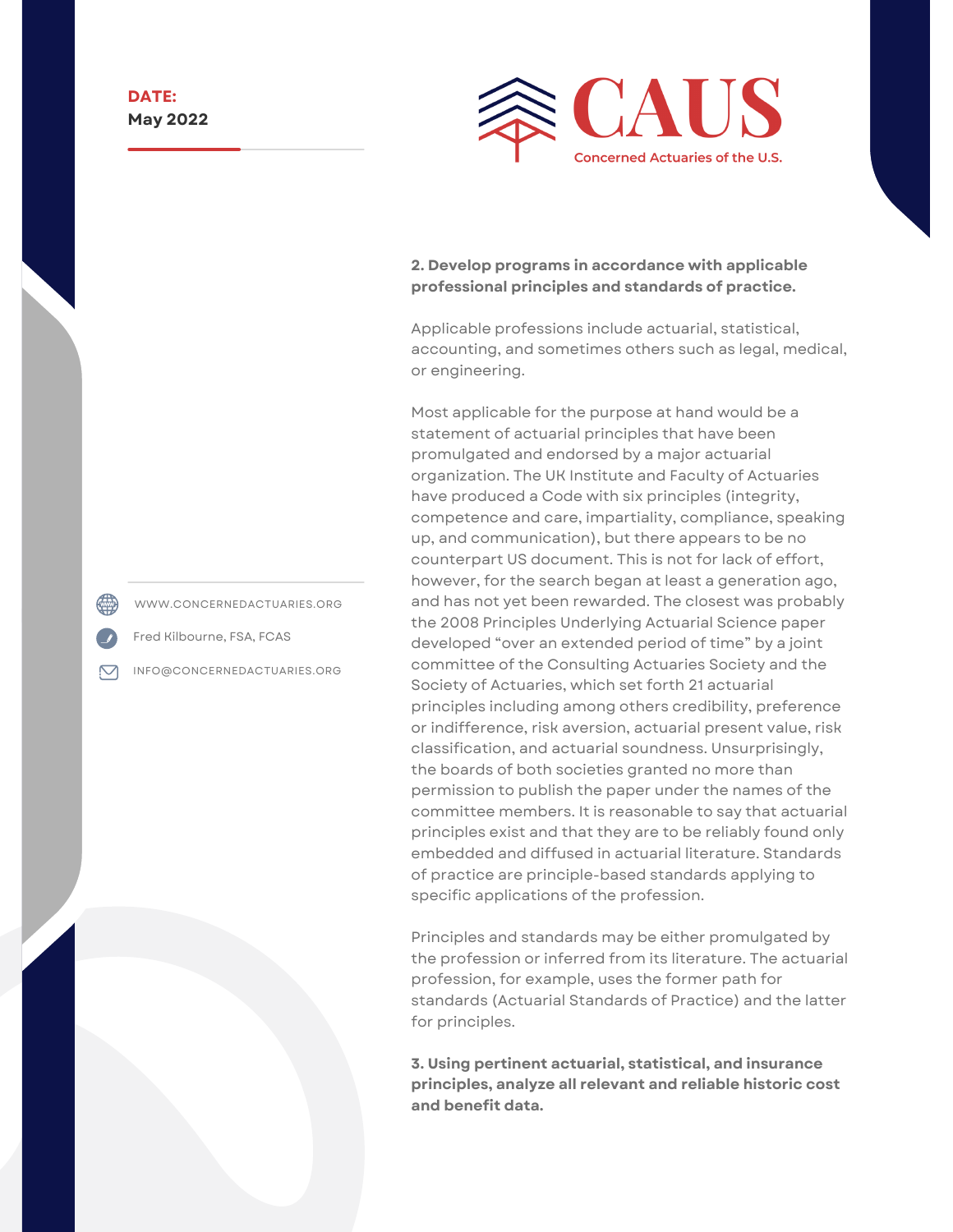

Statistical principles, like actuarial principles, can be found mainly in the professional literature. One plausible list ([www.changingminds.org](http://www.changingminds.org/)) has nine statistical principles including among others frequency distributions, confidence, and variance. Insurance is not a profession, but "insurance principles" are embedded in insurance literature. One plausible list [\(www.mcminnlaw.com](http://www.mcminnlaw.com/)) has seven insurance principles including utmost good faith, insurable interest, indemnity, contribution, subrogation, proximate cause, and loss minimization.

The analysis called for here uses pertinent principles and appropriate methodologies to validate and organize data for the purpose of finding patterns and trends therein. Data should be relevant but need not be directly that of the program at hand; for example, prior auto insurance experience may be sufficiently relevant for the purpose to be used to analyze a proposed no-fault auto insurance program. Such data should also be reliable, which refers not only to its source but also to its statistical credibility for the purpose. Once the patterns (e.g. seasonal) and trends (e.g. inflation) have been identified and confirmed the analysis is ready for the next step (see "Guideline 4." below).

#### **4. Project future anticipated experience, based on discerned patterns and trends in past experience.**

This guideline uses the validated and organized data from guideline "Guideline 3" to apply pertinent principles and appropriate methodologies to "fit the best curve" (a series of "best estimate" points) for the purpose of projecting future experience. Experience may have multiple elements (.e., the number of deaths and the financial consequences of those deaths). Methodologies may generally be deemed appropriate if they conform to applicable standards of practice.

**5. Identify current information that is not reflected in the past experience but is relevant to future experience and adjust the projection accordingly.**

WWW.CONCERNEDACTUARIES.ORG

Fred Kilbourne, FSA, FCAS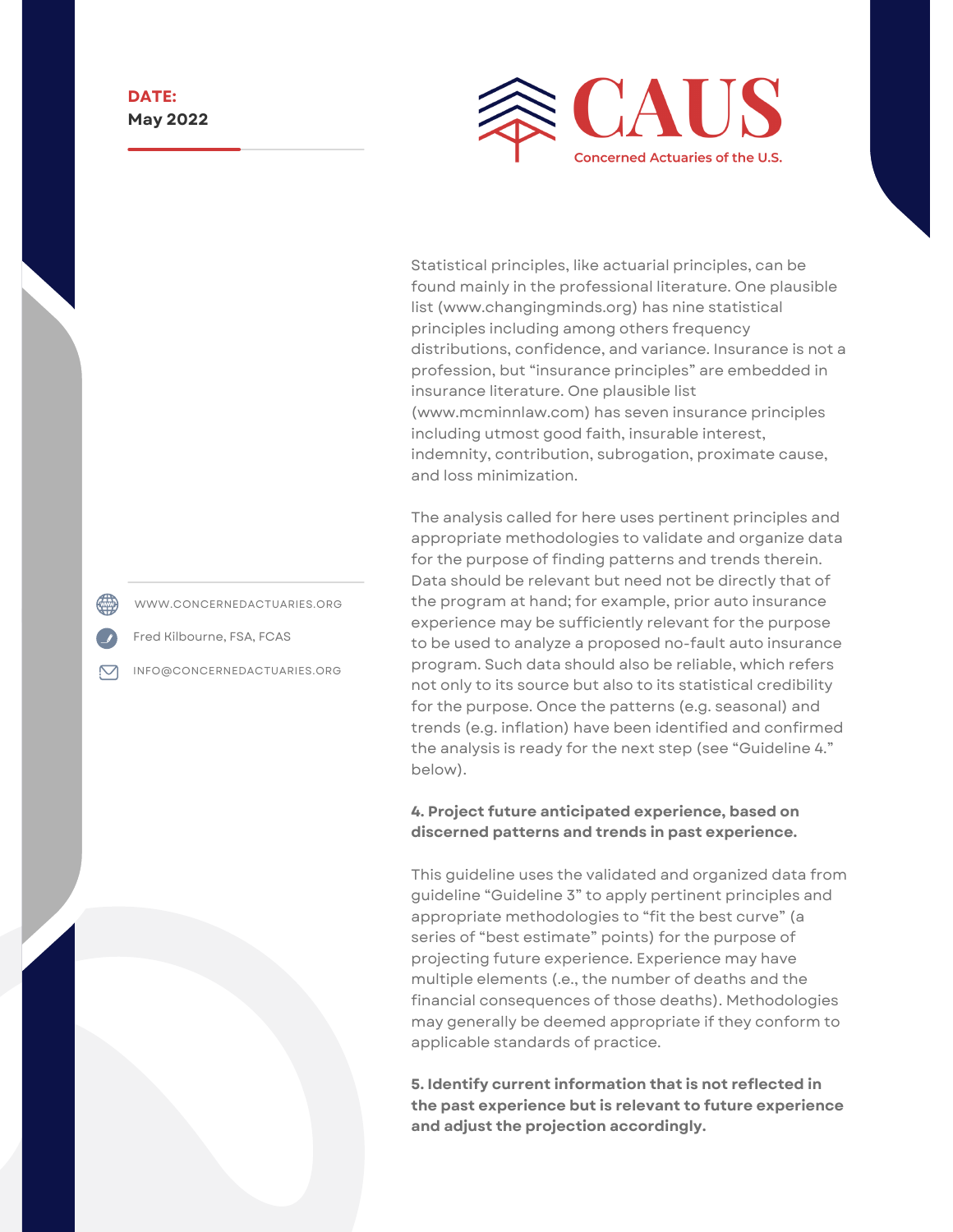

While Guideline 4 may be primarily a matter of statistics, this is where the actuary becomes essential. Also called "bending the curve," this guideline permits the projection to fit reasonably supported current information beyond that which is captured in past experience, but which has potential impact on future experience, to be reflected in the projection. Consider, for example, workers' compensation legislation that changes benefits effective the day after the valuation date of Guideline 4. Supported subjective information may also be warranted for this step; consider for example a Supreme Court decision that appears likely to make same-sex marriage partners eligible for Social Security benefits. The degree of support needed does not have to be "beyond all reasonable doubt," but should be at least "the preponderance of the evidence."

**6. Analyze a reasonable range of anticipated experience under the proposed program, both in the aggregate and within suitable subgroups.**

This guideline generally starts with a projected curve derived from a suitable number of best estimate points and then develops reasonable ranges of anticipated experience around those best estimates. These ranges may be developed directly from the best estimates or may be developed otherwise, by analyzing variability within the assumptions. The Social Security and Medicare actuaries, for example, project de facto best estimates named "Intermediate" with alternative-assumption projections named "Low-cost" and "High-cost."

If suitable subgroups of interest can be identified with reliable data, the process may be applied as well to project experience applicable to those subgroups.

WWW.CONCERNEDACTUARIES.ORG

Fred Kilbourne, FSA, FCAS